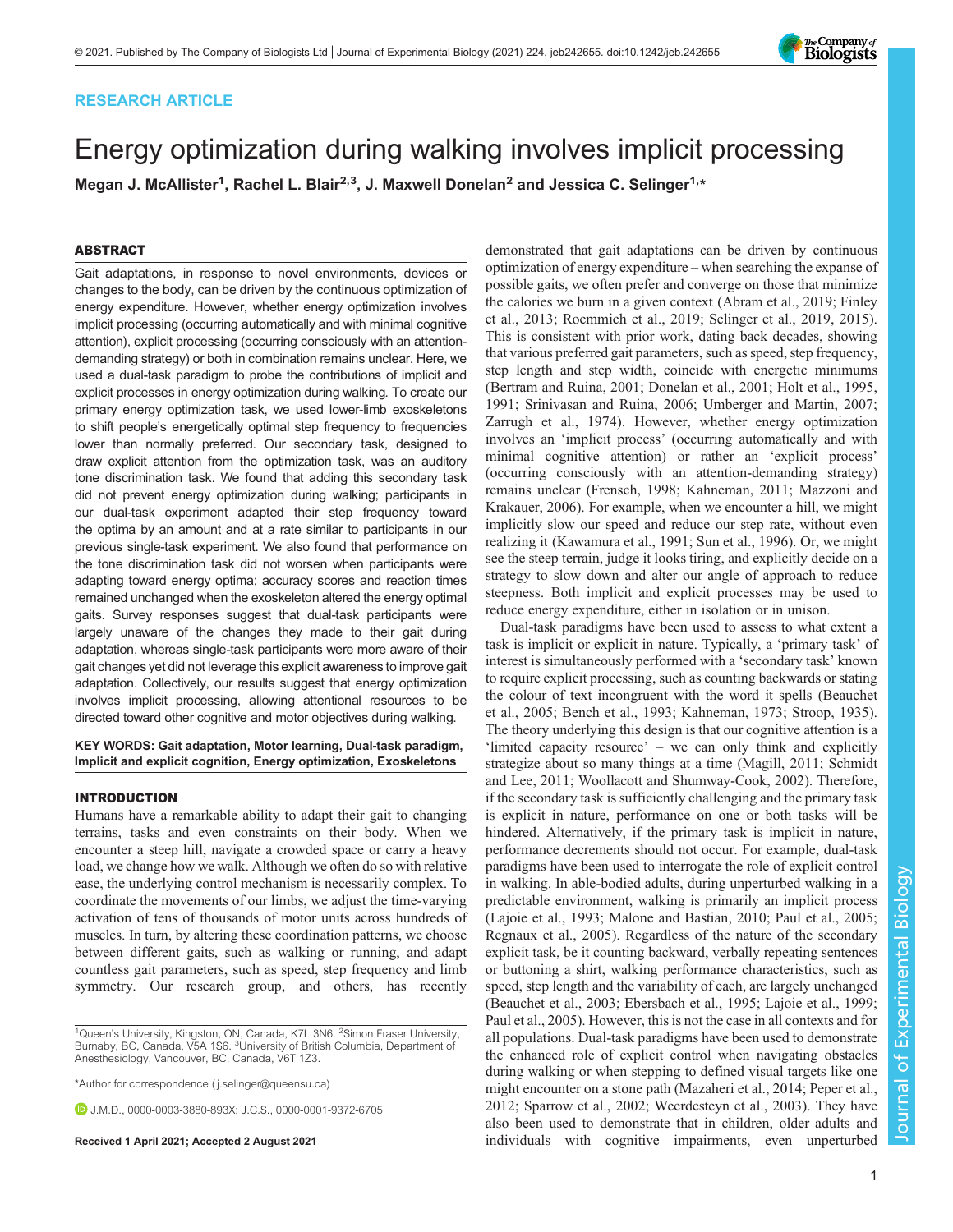straight-line walking can involve significant explicit control, evidenced by slowing gait speeds and increased variability under the demands of a secondary task ([Beauchet et al., 2003](#page-9-0); [Hagmann](#page-9-0)[von Arx et al., 2016; Lajoie et al., 1999](#page-9-0); [Lindenberger et al., 2000](#page-9-0); [Montero-Odasso et al., 2012](#page-9-0); [Theill et al., 2011](#page-10-0)). Dual-task paradigms are a tool to probe the nature of explicit control during movement and have been used extensively in walking contexts.

Although dual-task paradigms have been used for decades to probe the nature of various well-learned motor tasks such as walking, they have only recently been applied to the 'adaptation' of motor tasks ([Conradsson et al., 2019; Malone and Bastian, 2010](#page-9-0); [Taylor et al., 2014; Taylor and Thoroughman, 2007](#page-10-0)). Motor adaptation, where a well-learned movement is modified in response to a new context through trial and error, has long been assumed to be an implicit process ([Benson et al., 2011; Masters et al., 2008](#page-9-0); [Mazzoni and Krakauer, 2006;](#page-9-0) [Willingham, 1998\)](#page-10-0). For example, in canonical force-field paradigms, where forces from a robotic manipulandum alter limb dynamics during reaching, a common understanding is that adaptation is driven by sensory-prediction errors that update an internal model (or stored prediction) of the task dynamics ([Shadmehr et al., 2010](#page-10-0); [Shadmehr and Mussa-Ivaldi,](#page-10-0) [1994](#page-10-0)). This recalibration was thought to be primarily automatic, occurring below the level of conscious control. However, subsequent work has revealed that explicit processes can play a significant role in adaptation [\(Conradsson et al., 2019](#page-9-0); [Malone](#page-9-0) [and Bastian, 2010](#page-9-0); [Taylor et al., 2014](#page-10-0); [Taylor and Thoroughman,](#page-10-0) [2007](#page-10-0)). In one experiment, [Taylor and Thoroughman \(2007\)](#page-10-0) had participants perform a tone discrimination task (secondary explicit task) while adapting to perturbations from a novel force-field during reaching ( primary task). They found that the ability of participants to correct arm position during a given movement was not affected, but adaptation from one reach to the next was [\(Taylor](#page-10-0) [and Thoroughman, 2007\)](#page-10-0). This implies that within-movement feedback control may be primarily implicit, but that movement-tomovement error corrections and the updating of predictive control involves explicit strategy [\(Taylor and Thoroughman, 2007\)](#page-10-0). In later visuomotor adaptation experiments, [Taylor et al. \(2014\)](#page-10-0) confirmed these findings and were able to decouple the contribution and time course of implicit and explicit processes during adaptation by asking participants to verbalize their aiming direction (state their explicit strategy) at the onset of each reach. Evidence from walking paradigms has provided further evidence that motor adaptation can in fact involve explicit strategy. In split-belt treadmill walking paradigms, where participants adapt to belts travelling at different speeds under each foot, explicit secondary tasks can disrupt adaptation, particularly in older adults [\(Conradsson et al.,](#page-9-0) [2019](#page-9-0); [Malone and Bastian, 2010](#page-9-0)). This disrupted adaptation is characterized by a longer rate of adaptation in the distraction group during the adaptation period, suggesting that adaptation to the splitbelt paradigm is slower when distracted by a secondary task owing to increased cognitive demands. Interestingly, there are conflicting results during de-adaptation. [Conradsson et al. \(2019\)](#page-9-0) found no difference in de-adaptation rate between control and dual-task groups. In contrast, [Malone and Bastian \(2010\)](#page-9-0) found that participants in the dual-task group exhibited longer de-adaptation rates, indicating better retention of the adapted gait pattern. Overall, the current understanding is that motor adaptation, whether in discrete upper-arm reaching tasks or continuous lower-limb walking tasks, can involve both implicit and explicit processes.

Verbalization of perceived effort has recently been used to probe the explicit nature of adaptation toward energy optima during walking. [Reber \(1989\)](#page-9-0) originally described an implicit experience as being able 'to "get the point" without really being able to verbalize what it is that one has gotten'. In other words, if you cannot verbalize your strategy, it is likely implicit. By a similar logic, if you cannot verbalize what gaits are more or less energetically demanding, you are unlikely to be performing explicit energy optimization. To probe this, [Sánchez et al. \(2017\)](#page-10-0) asked participants to rate their perceived exertion [\(Borg, 1982](#page-9-0)) during split-belt walking. Despite finding that energetic cost decreased as participants adapted toward symmetry, they found no correlation between perceived exertion ratings and either metric, suggesting that adaptation may be implicit [\(Sánchez](#page-10-0) [et al., 2017](#page-10-0)). Another group, focused on adaptations to reduce energy expenditure during exoskeleton walking, recently tried to quantify the 'just noticeable difference' for metabolic energy expenditure [\(Medrano et al., 2020](#page-9-0)). They estimated it to be roughly 25%, which is well above cost savings achieved for nearly all state-of-the-art exoskeletons ([Sawicki et al., 2020\)](#page-10-0), further suggesting implicit energy optimization in walking. However, these data were derived from a single participant and, intuitively, the 25% is likely an overestimate. For example, this would be equivalent to being unable to detect the energetic cost of carrying weights less than roughly 15 kg ([Browning et al., 2007](#page-9-0)). Both of these recent studies by [Sánchez et al. \(2017\)](#page-9-0) and [Medrano et al. \(2020\)](#page-9-0) suggest energy optimization may be an implicit process, but neither directly test this question by experimentally interfering with explicit cognitive processes.

Here, we use a dual-task paradigm to probe the contributions of implicit and explicit processes in energy optimization during walking. We define energy optimization, our primary task of interest, as the process of adapting one's gait to minimize metabolic energy expenditure. To study the energy optimization process, we leverage our previous experimental paradigm where robotic exoskeletons were used to shift people's energetically optimal step frequency to frequencies lower than normally preferred ([Selinger et al., 2019,](#page-10-0) [2015\)](#page-10-0). We evaluate performance in this task by adaptation toward the energy optima, measured by decreases in step frequency. We have previously shown that people adapt to energy optimal step frequencies when performing only this task (in a single-task context). Here, we add a secondary tone discrimination task to this primary energy optimization task. This explicit secondary task requires that participants indicate whether a current audio tone is of higher or lower frequency than the previous tone. Performance in this task is evaluated in terms of accuracy (correct responses) and reaction time (time to respond). One hypothesis is that energy optimization during walking involves implicit processing and performance in both tasks will be maintained. This would be consistent with the more traditional perspective that the control of well-learned movements and the motor adaptation of these movements are largely automatic and occur below the level of conscious control ([Lajoie et al., 1993](#page-9-0); [Malone and](#page-9-0) [Bastian, 2010](#page-9-0); [Medrano et al., 2020](#page-9-0); [Paul et al., 2005](#page-9-0); [Regnaux et al.,](#page-9-0) [2005;](#page-9-0) [Sánchez et al., 2017](#page-10-0); [Shadmehr et al., 2010\)](#page-10-0). This would allow for attentional resources to be directed toward other movement objectives and more complex optima to be implicitly discovered over sufficient time scales. An alternative hypothesis is that energy optimization involves explicit processing and performance on one or both tasks will deteriorate. This would be consistent with the more recent findings that motor adaptation, in both reaching and walking paradigms, can result from conscious execution of an explicit strategy [\(Conradsson et al., 2019; Malone and Bastian, 2010;](#page-9-0) [Taylor and](#page-10-0) [Thoroughman, 2007](#page-10-0)). This would suggest that attentional resources should be preserved for the energy optimization process during locomotor rehabilitation or assistive device habituation, and that explicit coaching toward the optima may be an effective strategy.

Journal of Experimental BiologyJournal of Experimental Biology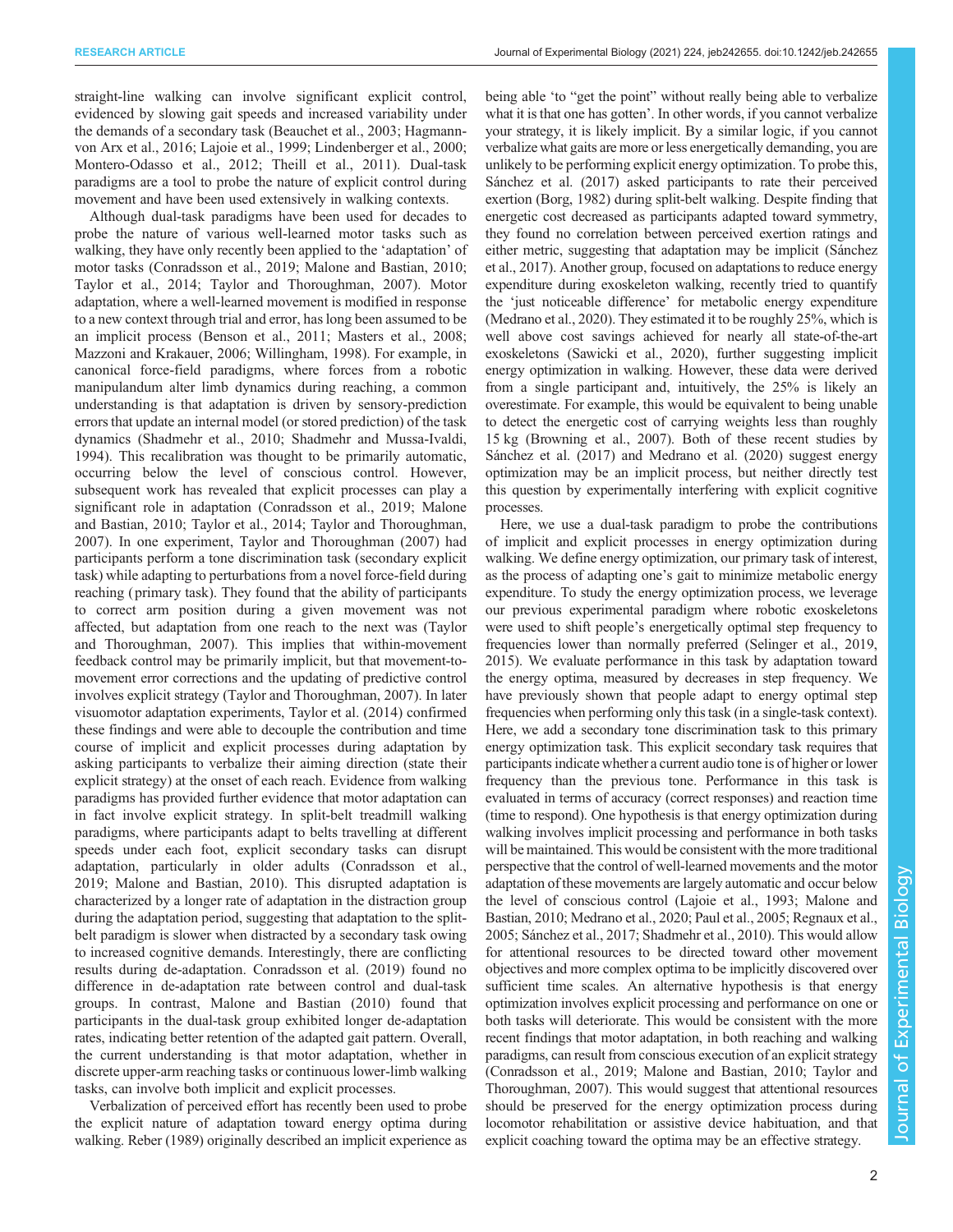## MATERIALS AND METHODS

# **Participants**

We performed testing on a total of 11 healthy adults (7 female, 4 male) with no known gait, cardiopulmonary or cognitive impairments. Simon Fraser University's Office of Research Ethics approved the protocol, and participants gave their written, informed consent before testing. In addition, a subset of 14 participants from our previous single-task experiment were analyzed for comparison [\(Selinger et al., 2019](#page-10-0)).

## Primary energy optimization task

To create a task in which participants had to adapt their gait in order to minimize energy expenditure, we leveraged our previous paradigm where robotic exoskeletons are used to shift people's energetically optimal step frequency. We have previously shown, in a single-task context, that people adapt toward energy optimal step frequencies ([Selinger et al., 2019](#page-10-0), [2015\)](#page-10-0). We used custom software to measure and control the magnitude of the resistive torque applied to the knees in real time at 200 Hz (Simulink Real-Time Workshop, MathWorks) (Fig. 1A). In our current experiment, all participants experienced a 'penalize-high' control function where the resistive torque, and therefore added energetic penalty, was minimal at low step frequencies and increased as step frequency increased (Fig. 1B) [\(Selinger et al., 2015](#page-10-0)). This function reshapes the energy landscape – in this case the relationship between step frequency and energetic cost – creating a positively sloped energetic gradient at the participants' naturally preferred step frequency, and an energetic minimum at a lower step frequency (Fig. 1C). To implement this control function, we made the commanded resistive torque to the exoskeleton proportional to the participants' step frequency measured from the previous step. To measure step frequency at each step, we calculated the inverse of the time between foot contact events, identified from the fore–aft translation in ground reaction force centre of pressure from the instrumented treadmill (FIT, Bertec Inc.). We sampled ground reaction forces at 200 Hz (NI DAQ PC1- 6071E, National Instruments Corporation). When commanding step frequency to the participants, we used a custom auditory metronome (Simulink Real-Time Workshop, MathWorks). Full details about the exoskeleton hardware, controller and paradigm can be found in our previous papers ([Selinger et al., 2015, 2019\)](#page-10-0). To keep all aspects of our instrumentation the same as in our single-task experiment [\(Selinger et al., 2019\)](#page-10-0), we also instrumented participants with the indirect calorimetry equipment (VMax Encore Metabolic Cart, VIASYS®).

#### Secondary tone discrimination task

To create a secondary explicit task, we used a 'one-back' audio tone discrimination task (Fig. 1D). In this task, participants listened to a stream of auditory tones and continually distinguished whether the present tone was of higher or lower frequency than the tone immediately preceding it (one-back) ([Kane et al., 2007\)](#page-9-0). In pilot testing  $(n=2)$ , under natural walking conditions (no exoskeleton), we also explored a simpler 'paired-tone' task, where participants distinguished the frequency between two tones presented sequentially and can then discard them from memory ([Taylor and](#page-10-0) [Thoroughman, 2007\)](#page-10-0), as well as a more complex 'two-back' task, where the participants must continually distinguish whether the present tone is of higher or lower frequency than the second from last tone preceding it (two-back) [\(Kane et al., 2007\)](#page-9-0). Consistent with findings from [Taylor and Thoroughman \(2007\),](#page-10-0) we found that the paired-tone task may not be challenging enough to sufficiently tax the explicit cognitive process. Average scores were consistently



Fig. 1. Dual-task experimental design. (A) To create the primary energy optimization task, a control function commands resistive torques to the knee exoskeletons that are proportional to step frequency, making higher step frequencies energetically costly and lower step frequencies less costly. To create the secondary tone discrimination task, audio tones are presented, and the participant must indicate if the frequency of the current tone is higher or lower than the preceding tone by pressing a button held in the right or left hand, respectively. (B) Design of the penalize-high control function. (C) Schematic energetic cost landscape of the penalize-high control function (green) and the original cost landscape (grey). (D) In the secondary task, we used custom software to output a steady stream of 100 ms audio tones (black rectangles) with a frequency between 1700 and 2300 Hz. The time between tones randomly varied from 1.50 to 3.50 s (horizontal grey arrows). Left-hand and right-hand button presses are represented by circles encompassing a L or R, respectively. A button press circle coloured green indicates a correct response, while red indicates an incorrect response. The dashed vertical arrows indicate the difference in frequency between the current tone and the preceding tone. Reaction times, from onset of tone to button press, are indicated by the horizontal yellow lines.

above 90%. Conversely, we found the two-back task was likely too challenging (correct response rates only slightly higher than 50% chance rate), risking participant disengagement. We settled on the one-back task, for which average responses were just above 80% in piloting.

To implement the one-back tone discrimination task, we output the stream of audio tones to a speaker using custom software (MATLAB 2013b, MathWorks) (Fig. 1D). We made the duration of each tone 100 ms, while the time between tones ranged from 1.50 to 3.50 s, chosen randomly from a uniform distribution [\(Taylor and](#page-10-0)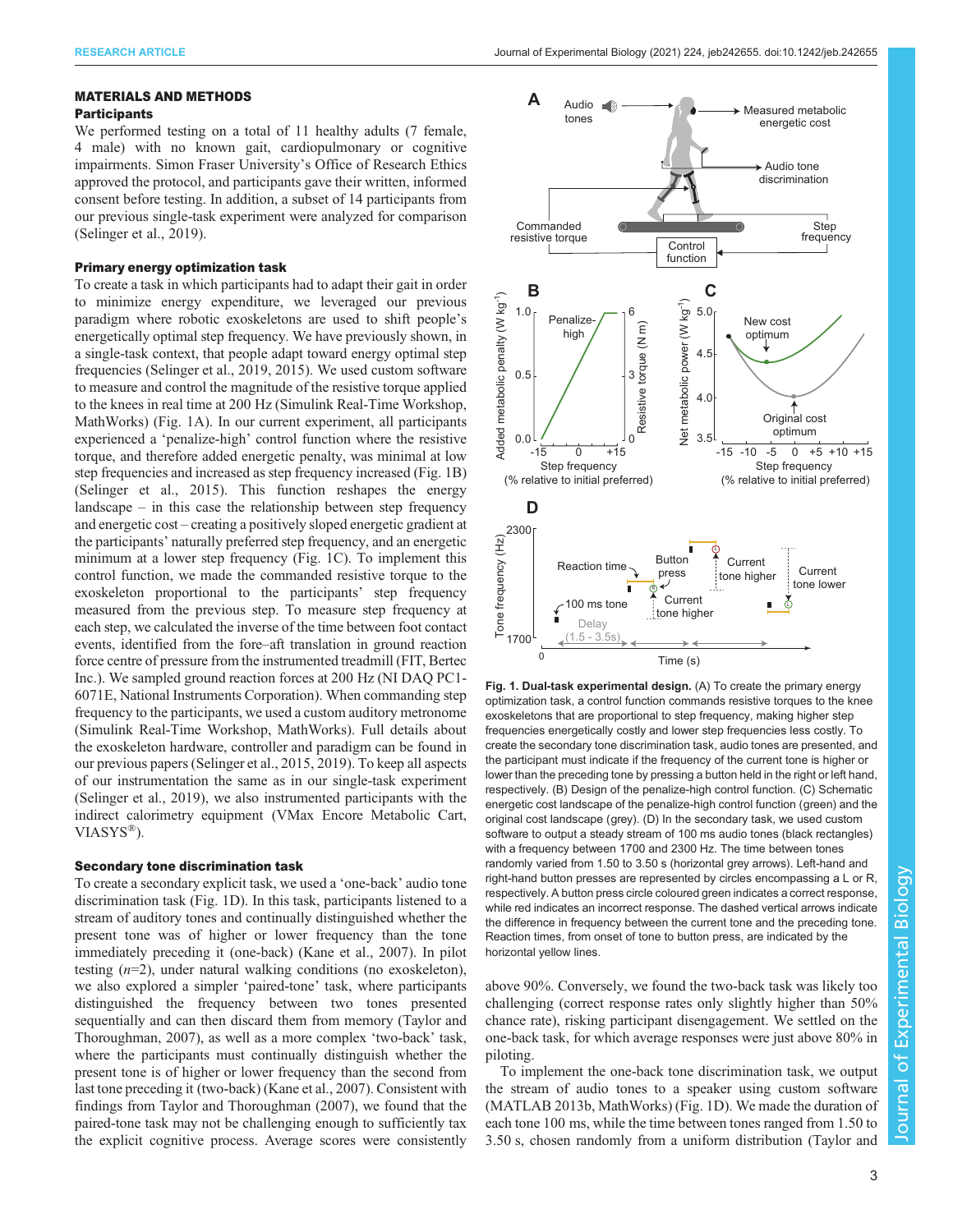<span id="page-3-0"></span>[Thoroughman, 2007](#page-10-0)). To output tones of continuously varying frequencies, we created a three-tone loop. The frequency of the first tone in the three-tone loop was randomly selected from a uniform distribution (2000±150 Hz). The second and third tones in the threetone loop occurred at a frequency  $\pm 150$  Hz of the first tone, chosen randomly from a uniform distribution. The participants held a thumb activated push-button in each hand and we gave them the following instructions: 'You will be conducting a one-back audio discrimination task over the duration of each trial. That means you will listen to a stream of tones and compare the tone you just heard to that immediately before it. You are comparing tones in terms of higher or lower sound. Once you have determined that the tone you just heard was higher or lower than that immediately preceding, indicate your response via a button press. A left button press means lower and a right button press means higher. Just remember, left equals lower.'

We collected button press analog signals, as well as tone frequency, timing and duration, through a data acquisition board (BNC-2110, National Instruments) using a custom software script (MATLAB 2013b, MathWorks). To ensure that participants understood the instructions and could adequately execute the secondary task, they practised during a 1-min sample of the tone discrimination task, prior to our experimental protocol, while standing.

#### Experimental protocol

We replicated the protocol of our previous experiment ([Selinger](#page-10-0) [et al., 2019](#page-10-0)), but with the addition of the secondary tone discrimination task. This was done to allow us to directly compare dual-task and single-task results. Replicating the protocol from the single-task experiment allows us to attribute changes in performance in the primary energy optimization task to the addition of the secondary tone discrimination task. The protocol consisted of four testing periods: Baseline Period, Habituation Period, First Experience Period and Second Experience Period (Fig. 2). Participants performed the secondary tone discrimination task throughout the entirety of all four periods while walking on the treadmill at 1.25 m s−<sup>1</sup> . We provided 5–10 min of rest between each period. During the Baseline Period, participants walked for 12 min with the exoskeleton controller turned off (Fig. 2A). We used this period to determine participants' 'initial preferred step frequency' under natural conditions, calculated as the average step frequency

during the last 150 s of the period. During the Habituation Period, to familiarize participants with walking at a range of step frequencies while completing the tone discrimination task, we instructed participants to match their steps to both high and low frequency metronome tempos (+10% and −15% of their initial preferred step frequency, respectively) over the course of 18 min (Fig. 2B). The controller remained off during this period. During the First Experience Period, after 6 min the exoskeleton controller was turned on for the first time and participants walked for an additional 12 min while experiencing the new cost landscape (Fig. 2C). We used this period to determine whether participants were 'spontaneous initiators' (individuals that adapt toward the optima prior to any perturbation toward higher or lower cost gaits; see 'Identifying spontaneous initiators' below). In our prior single-task experiment, we found this to be a small subset of participants (6 of 36) [\(Selinger et al., 2019\)](#page-10-0). We calculated the 'first experience preferred step frequency' as the average step frequency during the final 150 s of this period. During the Second Experience Period, participants continued to be exposed to the new cost landscape while being held at higher and lower cost gaits (higher and lower step frequencies) by a metronome (Fig. 2D). In our prior single-task experiment, we found this was necessary to initiate optimization in most non-spontaneously initiating participants ([Selinger et al.,](#page-10-0) [2019\)](#page-10-0). The metronome tempos were again set to  $-15\%$  and  $+10\%$ of initial preferred step frequency to allow participants to experience the extremes of the new cost landscape, while avoiding step frequencies directly to the optima or initial preferred step frequency (approximately −5% and 0% of initial preferred step frequency, respectively). We played each high and low metronome tempo for 3 min, four times each in alternating order, with the first tempo direction randomized. Following each metronome tempo, the metronome turned off for 1-min probes of participants' selfselected step frequency. We informed participants that at times the metronome would be turned on, during which they should match their steps to the steady-state tempo, and that when the metronome turned off, they no longer had to remain at that tempo. We did not give participants any further directives about how to walk. During the final 3 min of this period, the exoskeleton controller turned off, returning participants to their natural energetic landscape. We calculated the 'final preferred step frequency' as the average step frequency during the 150 s of the period just prior to the exoskeleton controller turning off. To assess participants' de-adaptation when



Fig. 2. Experimental protocol. Each participant completed four periods: (A) Baseline Period, (B) Habituation Period, (C) First Experience Period and (D) Second Experience Period. We provided participants with 5–10 min of rest between each testing period. Data shown are from one representative participant. Light red shaded regions indicate time periods over which we averaged step frequency data to determine our primary outcome measures.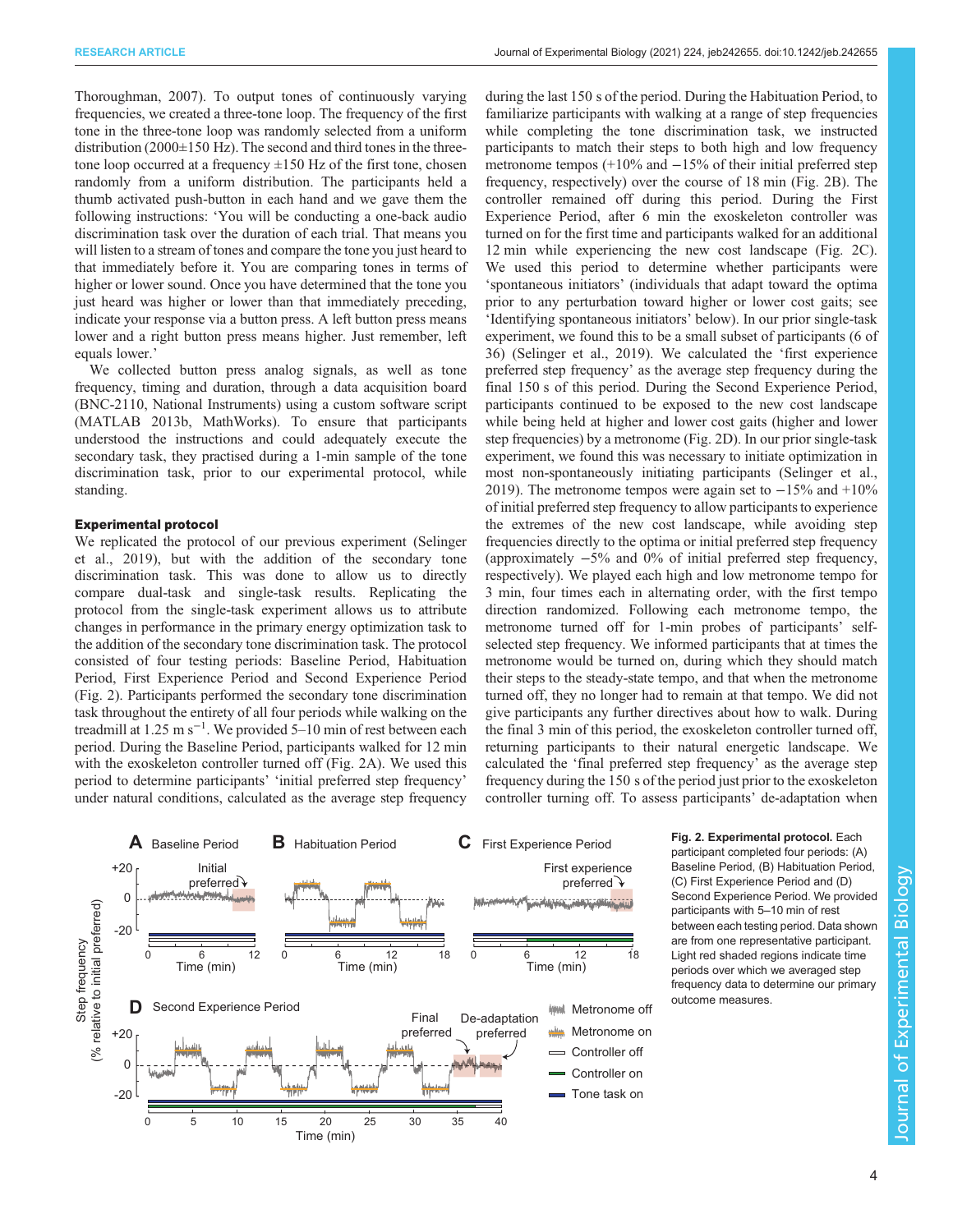returned to the natural cost landscape, we calculated the 'de-adaptation preferred step frequency' as the average of the final 150 s of the Second Experience Period, after the exoskeleton controller turned off. To determine whether participants could articulate an explicit strategy for this energy optimization process, we administered a survey following the final collection period. We asked participants to answer five free-form questions (Table 1) in an online platform (Google Forms). We designed these questions to probe their level of awareness and perception of control during optimization.

Our dual-task protocol described above does deviate from the previous single-task protocol in a few ways. First, the original single-task experiment used four different metronome tempos  $(-15\%, -10\%, +5\% \text{ and } +10\%)$ , while here we used only the two extremes (−15% and +10%). We did so because in our prior experiment we found different effects of probe direction (i.e. +10% versus  $-10\%$ ), but not magnitudes (i.e.  $-10\%$  versus  $-15\%$ ). Here and in other studies subsequent to the single-task experiment [\(Abram et al., 2019](#page-9-0); [Selinger et al., 2019](#page-10-0); [Simha et al., 2019](#page-10-0), [2021\)](#page-10-0), we have chosen to simplify our protocol to a single high and low tempo, which are used during both the Habituation Period and the Second Experience Period. Second, in the original single-task experiment, the Second Experience Period was 30 min in length, while here it is 40 min owing to the addition of two extra metronome bouts. This change to a longer Second Experience Period was made to allow us to further investigate the time course of adaptation. However, we have subsequently found that adaptation following metronome holds is largely complete after 20 min and so do not expect the protocol change to have a significant effect [\(Abram et al.,](#page-9-0) [2019](#page-9-0)). Third, in the original single-task experiment, the exoskeleton controller remained on for 6 min following the last metronome hold, while here in our dual-task experiment it remained on for only 3 min. We made this protocol change to help reduce the total length of the period for participants and because in the original single-task experiment we found adaptation during the final probe to be rapid and complete within tens of seconds (time constant:  $10.5 \pm 1.8$  s)

Table 1. Survey questionnaire: participants in the single-task and dualtask experiments answered these five questions in an online form following the final collection period

| Question | Keywords*                      | Question                                                                                                                                                                                                              |
|----------|--------------------------------|-----------------------------------------------------------------------------------------------------------------------------------------------------------------------------------------------------------------------|
| 1        | Changed your gait?             | When you were walking naturally<br>(no metronome), did you change how you<br>walked? If so, in what way and why?                                                                                                      |
| 2        | Made conscious<br>decisions?   | When you were walking naturally<br>(no metronome), were you making<br>conscious decisions to change how you<br>walked? If so, how did you make these<br>decisions? And, when did you start<br>making these decisions? |
| 3        | Had control over<br>exo?       | Did you feel that you had any control over<br>what the exoskeleton was doing? If so, in<br>what way?                                                                                                                  |
| 4        | How exo worked?                | How was the exoskeleton making walking<br>easier or harder?                                                                                                                                                           |
| 5        | Exo walking<br>characteristic? | Did you think any walking characteristic<br>was related to what the exoskeleton<br>was doing? If so, state what<br>characteristic and explain how you<br>thought it related to what the exoskeleton<br>was doing.     |

\*Keywords were not provided to participants or response raters but are included here and used in [Fig. 5](#page-7-0) to allow for easier interpretation.

[\(Selinger et al., 2019](#page-10-0)). When calculating final preferred step frequency in this dual-task experiment, we therefore used a 150-s window of time starting 30 s after the final metronome hold, whereas in the original single-task experiment we used a 180-s window of time starting 180 s after the final metronome hold. To ensure our primary outcome measure was not affected by this difference, we recalculated the final preferred step frequency from the original single-task experiment data set using the earlier and shorter time window that we use here.

## Experimental outcome measures

To assess performance on our primary energy optimization task, we tested whether participants adapted toward the energy optima. To do so, we tested whether the average final preferred step frequency decreased from the initial preferred step frequency using a onesample one-tailed *t*-test and a significance level of 0.05. To test whether adaptation toward energy optima was affected by the secondary tone discrimination task, we compared the average final preferred step frequency from our dual-task experiment with that from the previous single-task experiment, calculated over the same time window. We did so using a two-sample two-tailed *t*-test with a significance level of 0.05. To determine our minimum required participant number, we performed an a priori power analysis for our primary outcome measure – step frequency adaptation. Based on our two previous studies ([Selinger et al., 2019, 2015\)](#page-10-0), we expected complete energy optimization to result in participants decreasing their step frequency by approximately 5% and with an acrossparticipant standard deviation of approximately 3.5%, when exposed to the penalize-high controller. To detect an acrossparticipant average difference in step frequency of at least 5%, given an across-participant average standard deviation in step frequency of 3.5% and a single-task participant number of 14, we calculated that we required a minimum of only four dual-task participants to achieve a power of 0.8. Unfortunately, to detect smaller differences in step frequency, a prohibitive number of participants would be required. For example, detecting 2.5% or 1% differences would require nearly 100 and over 10,000 participants, respectively. Therefore, in our experiment we chose to test 11 participants, increasing our expected power to over 0.9 when detecting complete versus fully abolished step frequency adaptation. However, it is important to note that we are only able to test whether the addition of a secondary explicit task fully prevents energy optimization.

We also tested whether the adaptation rate was affected by the secondary tone discrimination task. Because most of our participants were non-spontaneous initiators, who required a metronome hold at a low-cost gait before initiating adaptation, we compared the adaptation rate following the first low hold. We defined the adaptation rate as the time to reach steady-state step frequency during the 1-min release period. For each participant, we first calculated the average and standard deviation in step frequency during the final 20 s of the release period. We then defined the steady-state frequency as being within this average  $\pm 1$  standard deviation. Next, we identified the first time point when the step frequency fell within this steady-state region for at least 2.5 s (roughly equivalent to five consecutive steps). We term this time the adaptation rate. To test for differences in adaptation rates between the dual-task and single-task participants, we used a two-sample, two-tailed *t*-test with a significance level of 0.05. If energy optimization is entirely implicit, we would expect similar adaptation rates between single- and dual-task participants (because the distraction task should only disrupt explicit processes and should therefore have no effect). If energy optimization requires explicit processing, we would expect faster rates of adaptation in the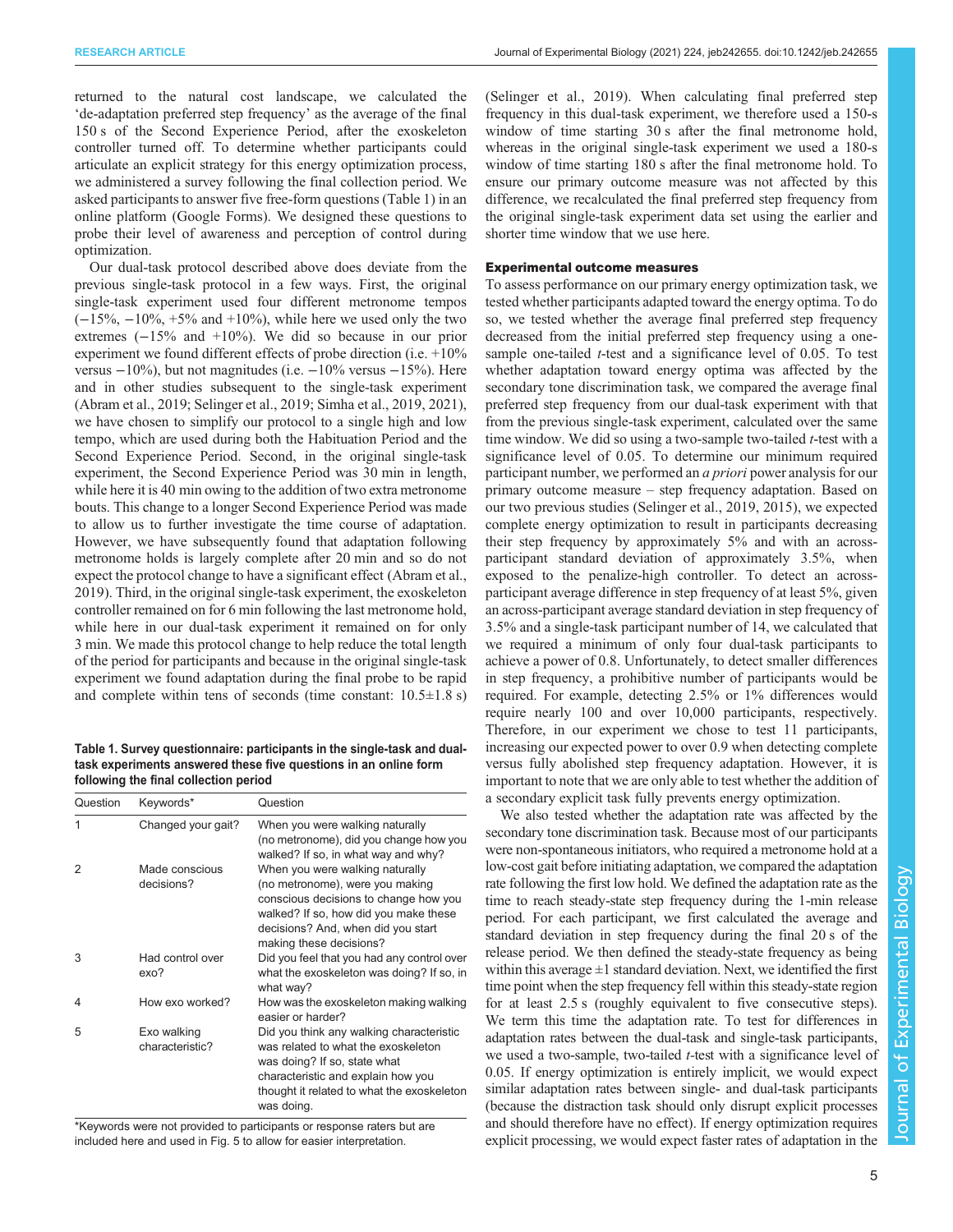single-task experiment (because in the absence of distraction, participants could use attentional resources to explicitly process the demands of the task) [\(Malone and Bastian, 2010; Roemmich et al.,](#page-9-0) [2016\)](#page-9-0). For plotting purposes only, we averaged and normalized step frequency data across participants. To normalize, we first used the 1-min steady-state portion of data before metronome release to obtain a baseline steady-state value, which we subtracted from the step frequency data. Then, we divided the data by the amplitude of the change in step frequency, determined by the average of the steadystate period after release (final 20 s of release). This allows us to normalize step frequency data between 0 and 1, allowing for easier visual comparison of rates.

To assess participants' de-adaptation when returned to the natural cost landscape, we tested whether participants returned to their initial preferred step frequency and the rate at which they converged back to their initial preferred step frequency when the exoskeleton was turned off. To determine whether de-adaptation preferred step frequency values were different from initial preferred step frequency values  $(0\%)$ , we used a one-sample two-tailed *t*-test with a significance level of 0.05. To assess the de-adaptation rate, we calculated the time to reach steady-state for each participant, from 1 min immediately following the moment when the exoskeleton turned off (minutes 37–38 of the Second Experience Period) using the same approach describe above for adaptation.

To assess performance on the secondary tone discrimination task, we calculated response accuracies and reaction times. We calculated these metrics for the same 150-s time windows over which we calculated the initial preferred step frequency during the Baseline Period and the final preferred step frequency during the Second Experience Period. We calculated response accuracy as the percentage of correct button presses during a given time window. We calculated reaction time as the time between presentation of a tone and the onset of a button press, determined by a threshold. To confirm that the secondary tone discrimination task was challenging and required an explicit strategy, we compared participants' reaction times during the Baseline Period with an average reaction time from a previous experiment where participants completed a simple button press task [\(Stuss et al., 1989\)](#page-10-0). We had no reason to believe that reaction time in the tone discrimination task would be faster than reaction time in a simple button press task because of the added cognitive demands of the tone discrimination task. Therefore, we used a one-sample one-tailed *t*-test with a significance level of 0.05. To determine whether performance on the secondary tone discrimination task was affected by the primary energy optimization task, we compared reaction times and accuracy scores during the Baseline Period (when the exoskeleton was off and the energy optima was unchanged) with those during the Second Experience Period (when the exoskeleton was on and the energy optima had shifted to a lower step frequency). We did so using paired-sample two-tailed t-tests with a significance level of 0.05. To determine whether the metronome had an effect on the secondary tone discrimination task, we compared accuracy scores in the tone discrimination task when the metronome was on and off. For each participant, we averaged accuracy scores for all time points when the metronome was on and all time points when the metronome was off during the Habituation Period ([Fig. 2B](#page-3-0)). To test for differences in performance when the metronome was on and off, we used a pairedsample two-tailed *t*-test with a significance level of 0.05.

To assess participants' ability to articulate a strategy for the energy optimization process, we compared survey responses from participants in our dual-task experiment with those from the singletask experiment using three independent and blinded raters. If participants cannot articulate how they converged on lower cost gaits, this suggests the presence of an implicit learning process [\(Reber, 1989](#page-9-0)). All participant responses for a given question, from both the single-task and dual-task experiments, were randomized. Each of the three raters then independently rated all responses for one question (starting with question 1) before moving on to the next. We did not tell raters if the response was from a participant in the single-task experiment or our dual-task experiment. We asked raters to score each response in terms of participant 'awareness' and 'control' using a 0 to 6 scale. We gave raters the following definitions. 'Awareness' refers to the participant's awareness of the relationship between stride length/step frequency and resistance from the exoskeleton. A rating of 0 means the participant is unaware of the relationship and a rating of 6 means the participant is fully aware. 'Control' refers to the participant's reporting that they changed their stride length/step frequency to control the exoskeleton. A rating of 0 means the participant did not consciously change their gait and a rating of 6 means they did consciously change their gait.' Raters fully understood our energy optimization paradigm, the exoskeleton control function and the experimental hypotheses. To compare awareness and control scores between singletask and dual-task participants, we averaged scores across raters to obtain a single score for each participant on each question. We had no reason to believe that scores for the dual-task participants would be higher than scores for the single-task participants because we expect them to have less available attentional resources. Therefore, we used a two-sample one-tailed t-test with a significance level of 0.05 to test for differences for each of the five survey questions. For all statistical tests performed in our study, we had a priori hypotheses and therefore did not perform corrections for multiple comparisons [\(Perneger, 1998](#page-9-0); [Rothman, 1990\)](#page-10-0).

### Identifying spontaneous initiators

Some participants spontaneously initiated energy optimization, during the First Experience Period, prior to any perturbation to lower or higher cost gaits. To keep our analysis consistent with that from our previous single-task experiment, we tested for the presence of these spontaneous initiators during the First Experience Period and excluded them from all further analyses ([Selinger et al., 2019\)](#page-10-0). To identify spontaneous initiators, we used the same two criteria as previously reported. First, the average step frequency at the end of the First Experience Period, the first experience preferred step frequency, must be below three standard deviations in steady-state variability, determined from the time window used to calculate initial preferred step frequency. Second, the change in step frequency cannot be an immediate and sustained response to the exoskeleton turning on. To ensure that this was true, first experience preferred step frequency had to be significantly lower than the average step frequency measured from seconds 10 to 40 after the exoskeleton turned on. We expected first experience preferred step frequency to be lower than average step frequency measured from seconds 10 to 40 after the exoskeleton turned on because this would indicate participants' spontaneous adaptation toward energetic optima. Therefore, we used a two-sample one-tailed  $t$ -test with a significance level of 0.05. We also tested whether there was a difference in the proportion of participants identified as spontaneous initiators between our dual-task experiment and the previous singletask experiment. To do so, we used a binomial distribution model with a cumulative distribution function to calculate the probability of identifying at least as many spontaneous initiators as we did in our dual-task experiment, given the prior proportion of spontaneous initiators in the single-task experiment.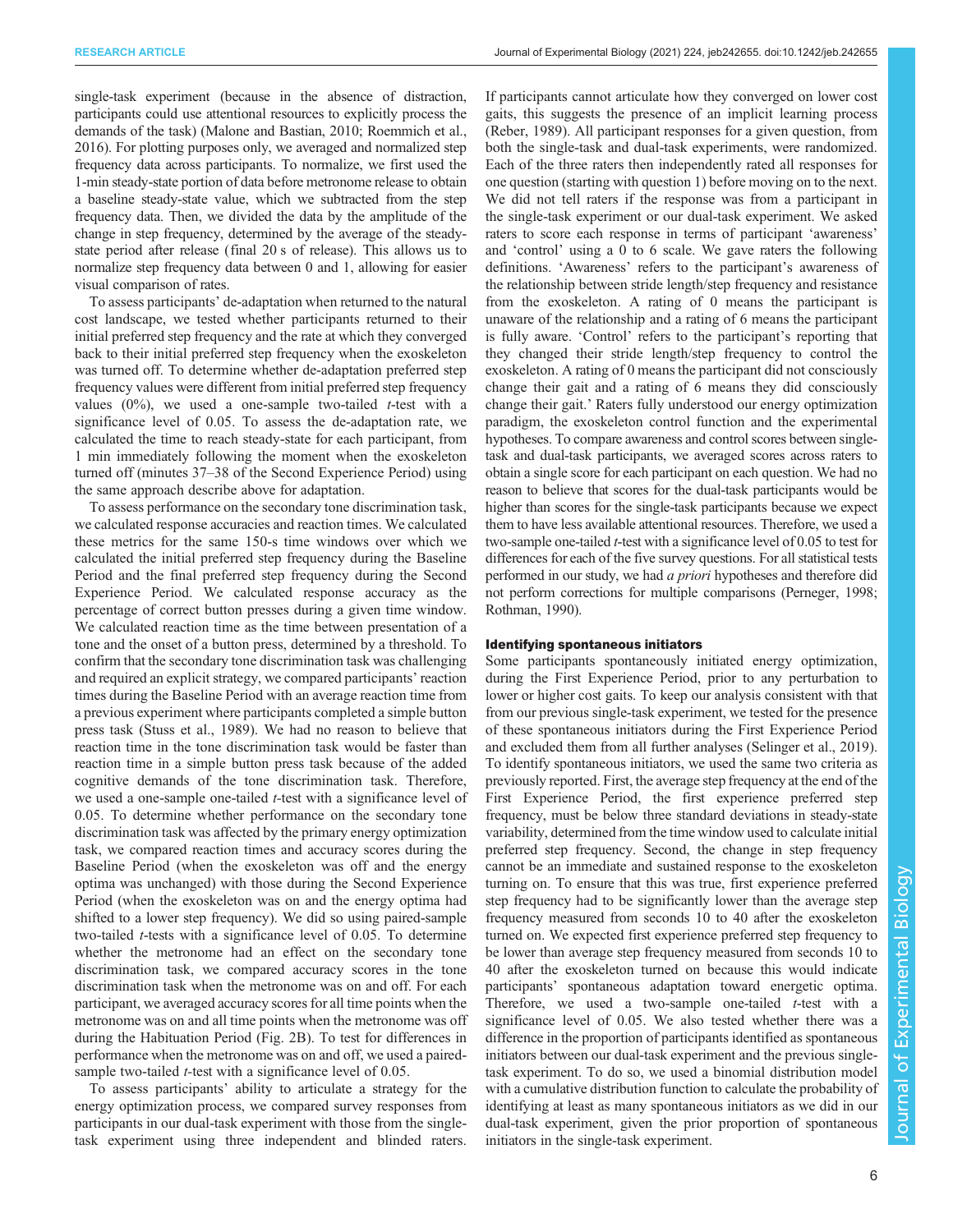## RESULTS

## Identifying spontaneous initiators

We identified three of the 11 participants to be spontaneous initiators. Although this proportion (3/11, 27%) is higher than that reported in our previous single-task experiment (6/36, 17%), it is not significant (we estimate a 28% chance of finding at least this many spontaneous initiators). However, our small sample sizes only allow us to detect a difference in proportion of spontaneous initiators of roughly 2.5 times greater than that in the single-task experiment to achieve a power of 0.8. In other words, with a probability of one in six spontaneous initiators in the single-task experiment, we can only detect a difference between the single- and dual-task experiment proportions if at least two in three participants in the dual-task experiment were spontaneous initiators, which we did not find. On average, during the First Experience Period our spontaneous initiators converged to a step frequency lower than their initial preferred step frequency  $(-3.77\pm1.31\%, P=0.038)$ . In contrast, non-spontaneous initiators remained at a step frequency that was not different from their initial preferred step frequency during this First Experience Period (−1.39±2.25%, P=0.122). We conducted all subsequent analyses on eight participants from the dual-task experiment and 14 participants from the single-task experiment.

## Tone discrimination task requires explicit attention

Our secondary tone discrimination task was cognitively challenging, demanding attention and explicit processing. We found that even during the Baseline Period, when the exoskeleton controller was off and the energy optima unchanged, participants made response errors. On average, response accuracy was 91.4±6.2%, which is better than chance (50%) but not perfect (100%) (Fig. 3A). Moreover, we found that participants' reaction times were more than three times that typically reported for a simple button press in the absence of a tone discrimination task  $[0.901 \pm 0.073$  s (present study) versus 0.247±0.014 s ([Stuss et al., 1989\)](#page-10-0),  $P=1.9\times10^{-8}$ ; Fig. 3B], indicating that the task demanded significant explicit processing.

# Tone discrimination task performance was unaffected by the energy optimization process

Participants' performance on the secondary tone discrimination task did not worsen when the primary energy optimization task was presented. We found no differences in accuracy scores calculated





during the Baseline Period, when the exoskeleton was turned off, and the Second Experience Period, when the exoskeleton was turned on and the energy optima changed (91.4±6.2% versus 86.4  $\pm$ 14.7%, respectively; P=0.221; Fig. 3A). The same was true for reaction time scores  $(0.901 \pm 0.073 \text{ s}$  versus  $0.872 \pm 0.086 \text{ s}$ , respectively; P=0.397; Fig. 3B). Similarly, performance on the secondary tone discrimination task did not worsen when the metronome was on. We found that the average accuracy scores were not different when the metronome was or was not on (82.6±7.0% versus  $85.6 \pm 11.1\%$ ,  $P=0.321$ ).

## Tone discrimination task does not prevent the energy optimization process

Participants adapted their gait to reduce energy expenditure, despite the demands of the secondary tone discrimination task. We found that participants adapted toward the energy optima, displaying a final preferred step frequency that was lower than their initial preferred step frequency  $(-3.8\pm 3.5\%$  versus 0%,  $P=0.010$ ; Fig. 4). Moreover, the magnitude of this adaptation was similar to that for the single-task experiment  $(-4.02\pm4.2\%, P=0.880)$ . Furthermore, participants de-adapted to a step frequency that was not different from their initial preferred step frequency (0%) when the exoskeleton was turned off and they were returned to a natural cost landscape  $(-1.01 \pm 2.3\%$  versus 0%,  $P=0.262$ ). We found high variation in the individual participants' adaptation and de-adaptation rates, with no discernible differences between the single- and dual-task experiments (adaptation rate: 25.6±18.4 s versus  $41.7\pm7.6$  s, respectively,  $P=0.219$ ; [Fig. S1A](https://journals.biologists.com/jeb/article-lookup/DOI/10.1242/jeb.242655); de-adaptation rate:  $15.4 \pm 12.1$  s versus  $18.7 \pm 12.1$  s, respectively,  $P=0.610$ , [Fig. S1B\)](https://journals.biologists.com/jeb/article-lookup/DOI/10.1242/jeb.242655).

# Tone discrimination task disrupts explicit awareness of the energy optimization process

The presence of a secondary explicit task disrupted participants' awareness of their gait adaptation and perception of control over the exoskeleton during the primary energy optimization task. We found that raters' average scores of participant awareness in our dual-task experiment were lower than those in the single-task experiment for questions  $1-3$  (0.1 $\pm$ 0.2 versus 2.9 $\pm$ 2.0, P=6.6×10<sup>-4</sup>; 0.4 $\pm$ 1.2 versus 2.5 $\pm$ 2.3, P=0.019; 1.9 $\pm$ 2.4 versus 4.3 $\pm$ 2.1, P=0.027; [Fig. 5](#page-7-0)A). For these questions, average scores for our dual-task experiment indicated no to low levels of awareness (scores between 0 and 2), while those for the single-task experiment indicated moderate levels of awareness (scores between 2.5 and 4.5). We found similar differences for raters' average scores of participant control for



Fig. 4. Average final preferred step frequency for participants in the single-task and dual-task experiments (red and blue bars, respectively). Error bars represent one standard deviation. Circles represent individual data from each participant in the single-task and dual-task experiments ( $n=14$  and n=8, respectively).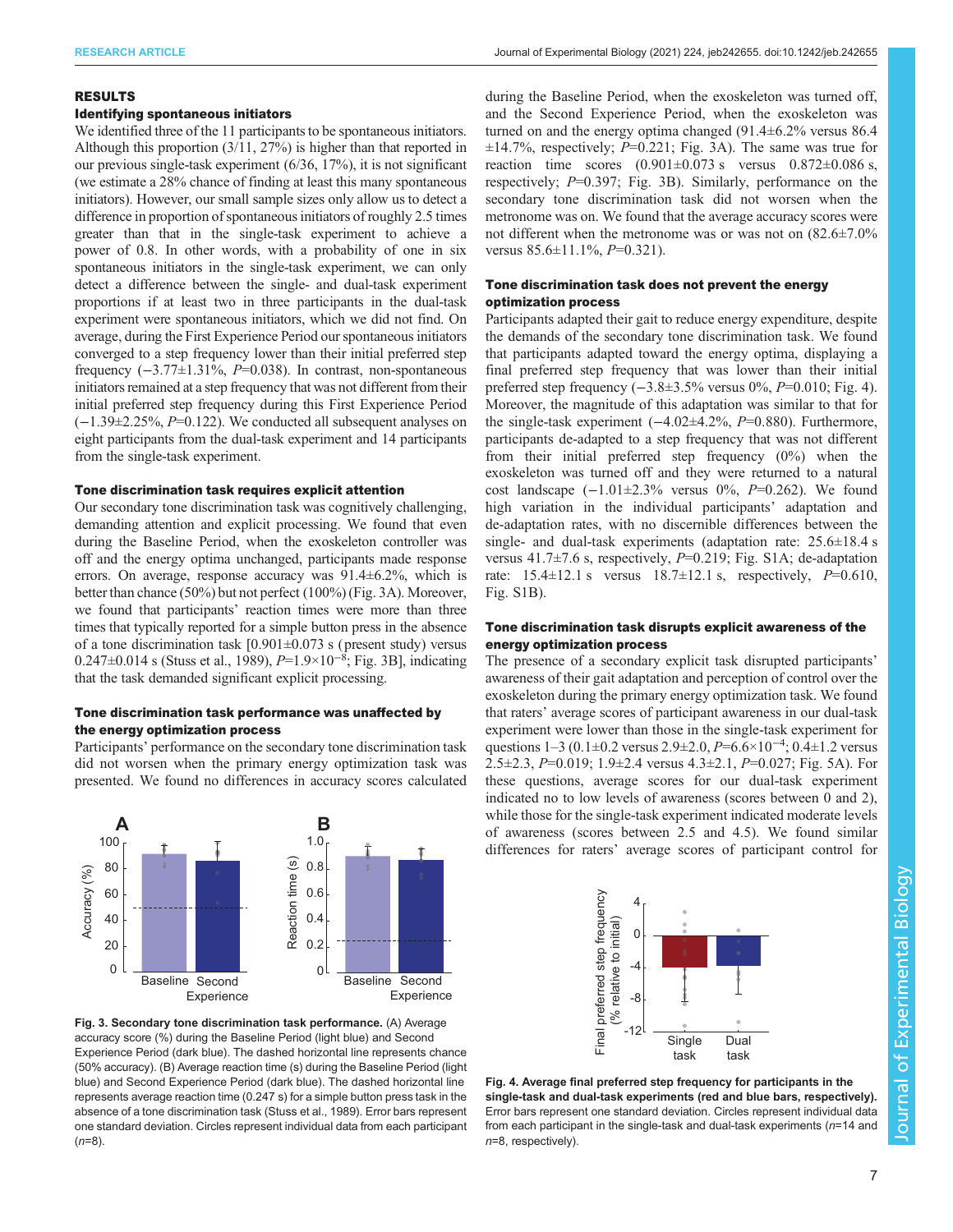<span id="page-7-0"></span>

Fig. 5. Survey results. (A) Raters' average scores of participant awareness. (B) Raters' average scores of participants' perception of control. Red bars represent single-task participants and blue bars represent dual-task participants. Error bars represent one standard deviation. Circles represent individual data from each participant in the single-task and dual-task experiments ( $n=14$  and  $n=8$ , respectively).

questions  $1-3$  (0.1 $\pm$ 0.4 versus 3.8 $\pm$ 2.5,  $P=$ 5.0×10<sup>-4</sup>; 0.6 $\pm$ 1.6 versus 3.3 $\pm$ 2.6, P=0.014; 1.4 $\pm$ 1.6 versus 4.6 $\pm$ 2.1, P=0.002; Fig. 5B). For these questions, average scores for our dual-task experiment indicated no to low levels of control (scores between 0 and 1.5), while those for the single-task experiment indicated moderate to high levels of control (scores between 3 and 5). There were no differences in awareness or control scores between dual-task and single-task participants for questions 4 and 5 (Fig. 5A,B).

## **DISCUSSION**

We used a dual-task paradigm to probe the contributions of implicit and explicit processes in energy optimization during walking. We found that adding a secondary, cognitively demanding, explicit task does not prevent optimization. Participants in our dual-task experiment showed adaptation magnitudes and rates similar to those of participants in our previous single-task experiment, where attentional resources were not shared with another task. We also found that performance on the secondary tone discrimination task did not worsen when participants were adapting toward energy optima; accuracy scores and reaction times remained unchanged when the exoskeleton altered the energy optimal gaits. Additionally, the survey responses suggest that dual-task participants were distracted by the secondary task; they were largely unaware of the changes they made to their gait to adapt toward energy optima or the control they had over the exoskeleton. Interestingly, although single-task participants scored higher for both their awareness of gait change and perception of control, they adapted their step frequency to the optima by the same magnitude as those in the dualtask. This suggests that even when explicit awareness exists, it may not affect one's ability to discover the energy optima. Collectively, our results suggest that energy optimization during walking involves implicit processing, and likely requires minimal explicit attention.

The primary limitation of our experiment is our inability to detect partial changes in the magnitude of adaptation between singleand dual-task participants. We found that the magnitude of step frequency adaptations was similar between dual- and

single-task experiments – we found no statistical differences. However, variability in individual step frequency measures is high, and although we had the power to detect a full disruption of adaptation (0% versus 5%), we lacked the statistical power to detect smaller, partial changes. To gain a better intuitive sense of the conclusions to be drawn from our results, we conducted a post hoc probability analysis to determine the probability of various step frequency differences (between 0 and 5%) truly existing in the population. To do so, we simulated step frequency adaptations for both the dual- and single-task groups that are drawn from normal distributions with standard deviations set to 3.5% and 4.2%, respectively, matching that from our experimental data. We also set the sample sizes to match those in our experiments  $(n=8$  for dualtask and  $n=14$  for single-task). We set the mean of the single-task distribution to −5% (roughly equivalent to that seen in single-task experiment) and then varied the mean of the dual-task distribution between 0 and −5% by 0.5% increments. For each increment, we performed 100,000 iterations. To obtain the probability of our actual experimental outcome (0.22% difference between dual- and singletask step frequency adaptation magnitudes), we summed the number of iterations where the difference was greater than 0.22% and divided that by the total number of iterations. We found that the probability of our outcome (0.22% difference or less between single- and dual-task participants) is less than 1 in 500 if a difference of 5% truly existed in the population, as would be the case if exclusively explicit processing was used in energy optimization. This probability increases to 1 in 12 if a difference of 2.5% truly existed, in the case that explicit and implicit processes made equal contributions, and 1 in 3 if a difference of 1% truly existed, in the case of a predominately implicit process. Our results indicate that in our experiment energy optimization involved implicit processing, but we are unable to determine whether minor explicit contributions existed and were disrupted.

Other limitations of our experiment are inherent to dual-task paradigms. First, it is difficult to know, with certainty, whether our participants were sufficiently distracted by the secondary tone discrimination task. The average accuracy scores (>85%) of participants were higher than we expected from piloting. If our secondary task was not challenging enough, it is possible that participants had the attentional resources necessary to simultaneously carry out the primary energy optimization task using an explicit process, without displaying performance decrements on either task. However, our survey results suggest this was likely not the case. Dual-task participants were less aware of their gait changes and their ability to affect the exoskeleton behaviour, indicating that they were meaningfully distracted by the secondary task. A second potential interpretation of our findings is that our two tasks draw on distinct cognitive 'resource pools'. The central-resource capacity theory suggests there is a single source of attentional resources for which all simultaneous activities compete; for example, walking and having a conversation with a friend ([Kahneman, 1973; Magill, 2011](#page-9-0); [Schmidt](#page-10-0) [and Lee, 2011](#page-10-0)). Alternatively, multiple-resource capacity theory suggests there are several resource pools, each with limited capacity, and each specific to different tasks or processing stages [\(Magill,](#page-9-0) [2011;](#page-9-0) [Wickens, 2002](#page-10-0)). It is possible that our primary energy optimization task and secondary tone discrimination task draw from two different resource pools, in which case we would not expect performance decrements in either task. Again, however, the lower survey scores of dual-task participants suggest that any cognitive awareness of the primary optimization task, whether used to optimize or not, draws from the same pool of resources as our tone discrimination task. Moreover, previous findings, in walking and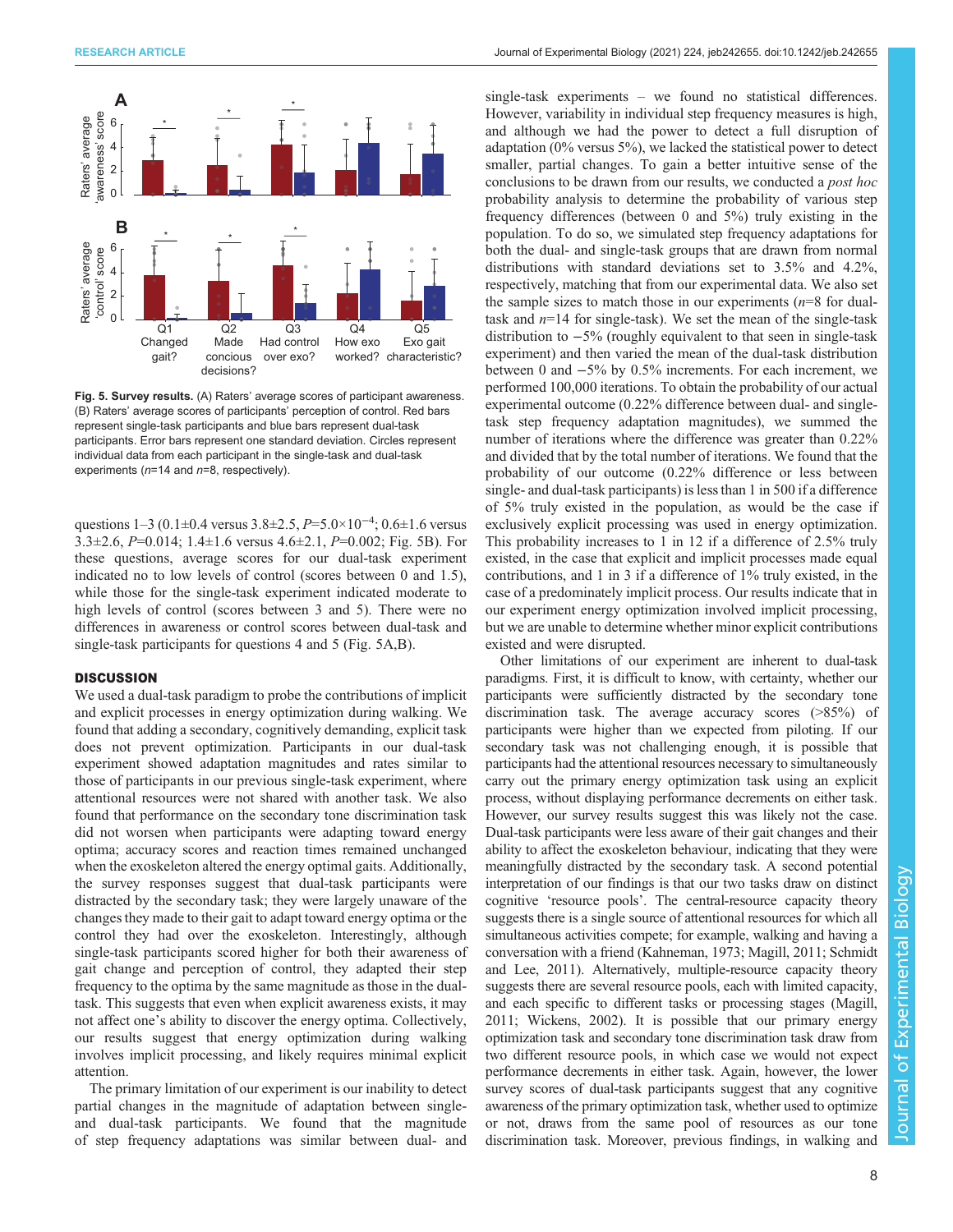reaching adaptation paradigms, suggest that tone discrimination tasks can compete for the same resources as these motor tasks ([Conradsson](#page-9-0) [et al., 2019; Malone and Bastian, 2010;](#page-9-0) [Taylor and Thoroughman,](#page-10-0) [2007\)](#page-10-0). While not possible to conclusively rule out these alternative interpretations, or a minor contribution from an explicit process, our experimental and survey results in combination suggest that energy optimization involves implicit processing.

Our distraction task appears to have disrupted participants' explicit awareness of gait adaptation, but may not have fully abolished their understanding of the exoskeleton controller. Our first three survey questions  $(Q1-3)$  focused on understanding whether participants were strategically changing how they walked and whether they could verbalize this strategy (Did you change how you walked? Did you make conscious decisions? Did you feel you had control?). Dual-task participants scored very low on these questions (average scores less than two), and scored significantly lower than those in the single-task experiment (average scores greater than 2.5). Our last two survey questions (Q4–5) focused on understanding whether participants understood how the exoskeleton controller worked (How did the exoskeleton make walking easier or harder? What gait characteristic affected what the exoskeleton was doing?). Here, dual-task participants' average scores were higher than for previous questions (average scores greater than 3), although we found no significant difference compared with single-task participants. This suggests that in the presence of the secondary tone discrimination task, participants may still have some explicit understanding of how the exoskeleton controller works, but may not be able to simultaneously develop an explicit gait strategy in response ([Bronstein et al., 2009\)](#page-9-0). Single-task participants, who were not distracted and therefore had additional attentional resources, did appear to be able to articulate an explicit gait strategy. That this explicit strategy did not lead to better performance on the energy optimization task – the magnitude and rate of gait adaptation in single-task and dual-task participants was similar – further suggests the process of energy optimization itself is not exclusively explicit.

Our findings are consistent with prior work demonstrating that locomotor adaptations that drive learning are remarkably invariant and unaffected by explicit processes. One approach to understanding the role of conscious control in gait is to disrupt participants' explicit strategy formation, through a secondary task, and see whether this distraction will diminish gait adaptation (as we have done here). An opposite approach is to give participants an explicit strategy, often through direct feedback about the errors they need to reduce, and to see whether this awareness will enhance gait adaptation. [Malone and Bastian \(2010\)](#page-9-0) used both approaches to investigate the role of conscious, or explicit, gait corrections during adaptation to a split-belt treadmill. They found that distraction slowed the rate of adaptation while conscious correction sped it up. However, after-effects during de-adaptation lasted the longest following distraction, indicating that gait adaptation was more engrained, or better learned, despite the slower adaptation rate. [Roemmich et al. \(2016\)](#page-9-0) extended this work and demonstrated that explicit information about errors during split-belt walking can lead to rapid and substantial improvements in motor performance without any true improvements in learning. They showed that when explicit feedback is removed, participants revert to a level of gait adaptation consistent with that expected based on rates of adaptation from implicit, in their case proprioceptive, sources. In other words, one can make conscious changes to their gait, based on explicit feedback about errors, but this is not retained and does not improve learning in novel contexts. The finding that voluntary

corrections are mechanistically distinct from implicit adaptation and learning is consistent with prior models of gait response to perturbation proposing two processes – one rapid but approximate based on prediction and one slow but accurate driven by optimization (O'[Connor and Donelan, 2012;](#page-9-0) [Snaterse et al.,](#page-10-0) [2011\)](#page-10-0). That we found no difference in adaptation or de-adaptation between our dual- and single-task experiments implies that in our paradigm, implicit optimization is dominant. However, our findings with respect to adaptation and de-adaptation rates are variable and our sample sizes low  $(n=3-4$  and  $n=8-14$ , respectively), and should be interpreted with caution. It is possible that in other gait adaptation paradigms, such as the split-belt, explicit predictions are more evident because the task is more visually or kinematically clear. The more complex and closed-loop nature of our exoskeleton controller may have prevented rapid explicit prediction. In future, providing participants with explicit feedback about energy costs could offer additional insight into the energy optimization process and serve as an added test of its implicit nature.

That energy optimization involves implicit processing has both potential benefits and drawbacks for an adapting human. One clear advantage is that attentional resources can be directed toward other movement objectives. For example, cognitive attention during walking can be directed toward accuracy and navigation demands when encountering obstacles. These explicit demands may act as constraints, while energy optimization proceeds implicitly within these bounds. Another advantage is that when energy optimal solutions are complex and difficult to explicitly predict, the implicit system may work in the background to navigate them over sufficient timescales. This may well be the case when people are adapting to injuries that change body mechanics and neural control, or when adapting to assistive devices that apply novel forces and alter limb dynamics, as we did here. While a therapist or prosthetist may be unable to coach an individual to an energy optimal coordination pattern, the nervous system of the individual may implicitly learn this over time. However, implicit energy optimization may also have unfavourable consequences. Although gait rehabilitation strategies often focus on restoring a desired 'normal' or 'healthy' gait, our implicit optimization process may be at odds with these kinematic goals if the gaits are no longer energy optimal following injury [\(Roemmich et al., 2019](#page-9-0)). A focus on aligning these otherwise competing objectives may lead to more effective and enduring rehabilitation. Another possible disadvantage of implicit optimization is that many have found adaptation that relies solely on an implicit process will be incomplete – residual errors and asymptotic offsets persist even after many trials ([Albert et al., 2021](#page-9-0); [Bond and Taylor, 2015](#page-9-0)). [Albert et al. \(2021\)](#page-9-0) demonstrated that this offset is a signature of implicit, error-based learning and its magnitude relates to one's sensitivity to past errors. Although errorbased learning and energy optimization are often considered two separate processes, they may ultimately be driven by the same cognitive objectives and lead to similar movement outcomes. For example, reductions in energetic cost have been demonstrated as participants adapt their reaching movements to both force fields [\(Huang et al., 2012\)](#page-9-0) and visuomotor paradigms [\(Huang and](#page-9-0) [Ahmed, 2014\)](#page-9-0), suggesting that minimizing energy and minimizing error may each be an objective in the same adaptive process. In our experiment, our inability to precisely identify the energy optimal gait makes it difficult to determine whether adaptation was incomplete. However, in some of our past work, partial adaptation toward energy optimal gait is clear, further implicating an implicit process during energy optimization [\(Abram et al., 2019](#page-9-0); [Simha](#page-10-0) [et al., 2019\)](#page-10-0).

Journal of Experimental Biology

lournal of

Experimental Biology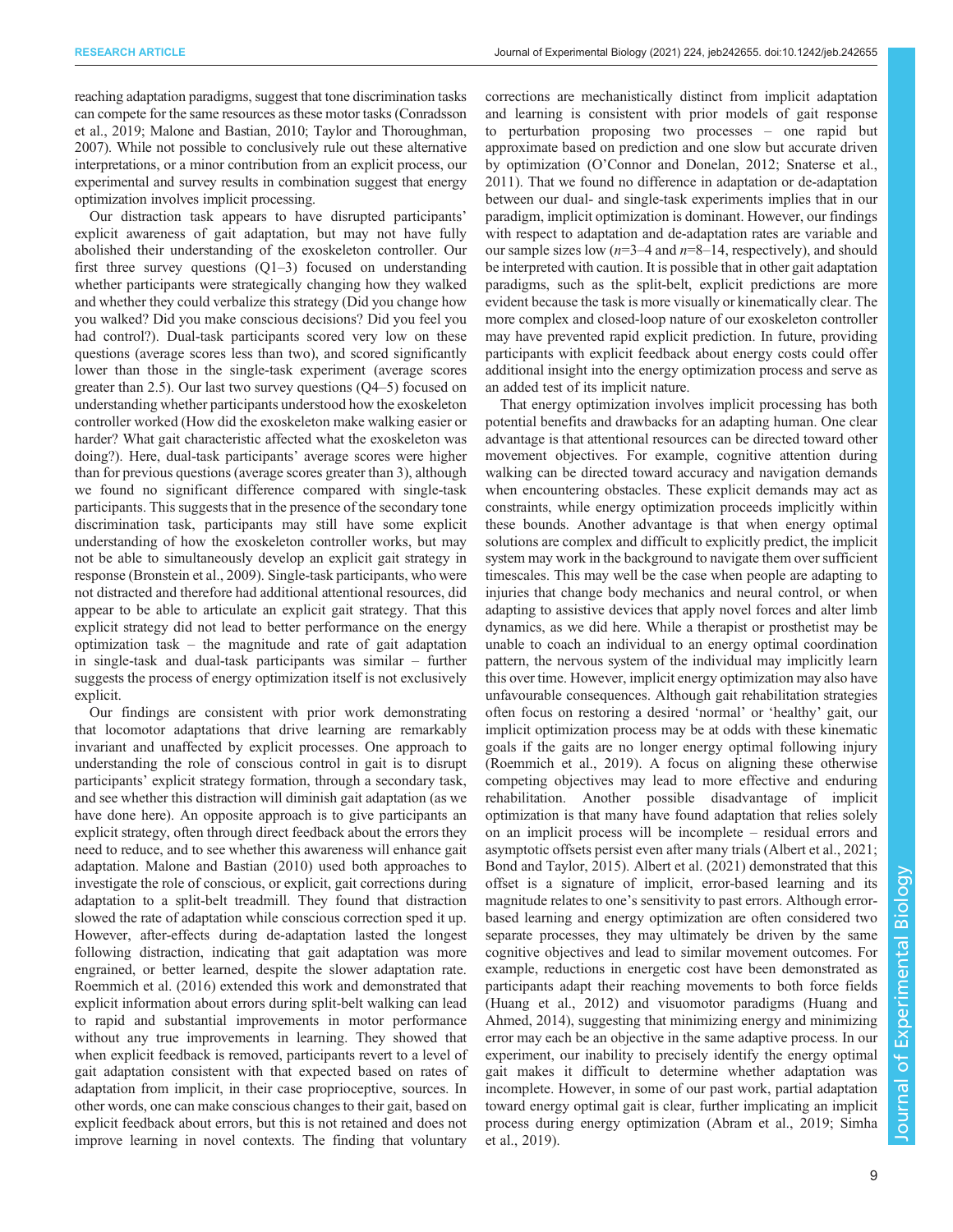#### <span id="page-9-0"></span>RESEARCH ARTICLE **ARTICLE** ARTICLE **Journal of Experimental Biology (2021)** 224, jeb242655. doi:10.1242/jeb.242655

#### Acknowledgements

We thank members of the Queen's Neuromechanics Lab and Simon Fraser Locomotion Lab, as well as Kirsty McDonald for her helpful comments and suggestions.

#### Competing interests

The authors declare no competing or financial interests.

#### Author contributions

Conceptualization: R.L.B., J.M.D., J.C.S.; Methodology: R.L.B., J.C.S.; Formal analysis: M.J.M., R.L.B.; Writing - original draft: M.J.M., J.C.S.; Writing - review & editing: M.J.M., R.L.B., J.M.D., J.C.S.; Visualization: M.J.M., J.C.S.; Supervision: J.M.D., J.C.S.; Funding acquisition: J.M.D., J.C.S.

#### Funding

This work was supported by a Vanier Canadian Graduate Scholarship (294181 to M.J.M.), a BPK Faculty Undergraduate Annual Research Prize (R.L.B.), a U.S. Army Research Office Grant (W911NF-13-1-0268 to J.M.D.), a New Frontiers in Research Fund – Exploration (NFRFE-2018-02155 to J.C.S.), and Natural Sciences and Engineering Research Council of Canada Discovery Grants (RGPIN-326825 to J.M.D. and RGPIN-2019-05677 to J.C.S.).

#### References

- [Abram, S. J., Selinger, J. C. and Donelan, J. M.](https://doi.org/10.1016/j.jbiomech.2019.05.010) (2019). Energy optimization is a [major objective in the real-time control of step width in human walking.](https://doi.org/10.1016/j.jbiomech.2019.05.010) J. Biomech 91[, 85-91. doi:10.1016/j.jbiomech.2019.05.010](https://doi.org/10.1016/j.jbiomech.2019.05.010)
- [Albert, S. T., Jang, J., Sheahan, H. R., Teunissen, L., Vandevoorde, K., Herzfeld,](https://doi.org/10.1038/s41562-020-01036-x) D. J. and Shadmehr, R. [\(2021\). An implicit memory of errors limits human](https://doi.org/10.1038/s41562-020-01036-x) sensorimotor adaptation. Nat. Hum. Behav. 5[, 920-934. doi:10.1038/s41562-020-](https://doi.org/10.1038/s41562-020-01036-x) [01036-x](https://doi.org/10.1038/s41562-020-01036-x)
- [Beauchet, O., Kressig, R. W., Najafi, B., Aminian, K., Dubost, V. and Mourey, F.](https://doi.org/10.1046/j.1532-5415.2003.51385.x) [\(2003\). Age-related decline of gait control under a dual-task condition.](https://doi.org/10.1046/j.1532-5415.2003.51385.x) J. Am. Geriatr. Soc. 51[, 1187-1188. doi:10.1046/j.1532-5415.2003.51385.x](https://doi.org/10.1046/j.1532-5415.2003.51385.x)
- Beauchet, O., Dubost, V., Aminian, K., Gonthier, R. and Kressig, R. W. (2005). Dual-task-related gait changes in the elderly: does the type of cognitive task matter? J. Mot. Behav. 37, 259-264.
- [Bench, C. J., Frith, C. D., Grasby, P. M., Friston, K. J., Paulesu, E., Frackowiakt,](https://doi.org/10.1016/0028-3932(93)90147-R) R. S. J. and Dolantt, R. J. [\(1993\). Investigations of the functional anatomy of](https://doi.org/10.1016/0028-3932(93)90147-R) [attention using the Stroop test.](https://doi.org/10.1016/0028-3932(93)90147-R) Neuropsychologia 31, 907-922. doi:10.1016/0028- [3932\(93\)90147-R](https://doi.org/10.1016/0028-3932(93)90147-R)
- [Benson, B. L., Anguera, J. A. and Seidler, R. D.](https://doi.org/10.1152/jn.00002.2011) (2011). A spatial explicit strategy [reduces error but interferes with sensorimotor adaptation.](https://doi.org/10.1152/jn.00002.2011) J. Neurophysiol. 105. [2843-2851. doi:10.1152/jn.00002.2011](https://doi.org/10.1152/jn.00002.2011)
- Bertram, J. E. A. and Ruina, A. [\(2001\). Multiple walking speed-frequency relations](https://doi.org/10.1006/jtbi.2001.2279) [are predicted by constrained optimization.](https://doi.org/10.1006/jtbi.2001.2279) J. Theor. Biol. 209, 445-453. doi:10. [1006/jtbi.2001.2279](https://doi.org/10.1006/jtbi.2001.2279)
- Bond, K. M. and Taylor, J. A. [\(2015\). Flexible explicit but rigid implicit learning in a](https://doi.org/10.1152/jn.00009.2015) visuomotor adaptation task. J. Neurophysiol. 113[, 3836-3849. doi:10.1152/jn.](https://doi.org/10.1152/jn.00009.2015) [00009.2015](https://doi.org/10.1152/jn.00009.2015)
- Borg, G. [\(1982\). Psychophysical bases of perceived exertion.](https://doi.org/10.1249/00005768-198205000-00012) Med. Sci. Sports Exerc. 14[, 377-381. doi:10.1249/00005768-198205000-00012](https://doi.org/10.1249/00005768-198205000-00012)
- [Bronstein, A. M., Bunday, K. L. and Reynolds, R.](https://doi.org/10.1111/j.1749-6632.2009.03870.x) (2009). What the "broken escalator" [phenomenon teaches us about balance.](https://doi.org/10.1111/j.1749-6632.2009.03870.x) Ann. N. Y. Acad. Sci. 1164, [82-88. doi:10.1111/j.1749-6632.2009.03870.x](https://doi.org/10.1111/j.1749-6632.2009.03870.x)
- [Browning, R. C., Modica, J. R., Kram, R. and Goswami, A.](https://doi.org/10.1249/mss.0b013e31802b3562) (2007). The effects of [adding mass to the legs on the energetics and biomechanics of walking.](https://doi.org/10.1249/mss.0b013e31802b3562) Med. Sci. Sports Exerc. 39[, 515-525. doi:10.1249/mss.0b013e31802b3562](https://doi.org/10.1249/mss.0b013e31802b3562)
- [Conradsson, D., Hinton, D. C. and Paquette, C.](https://doi.org/10.1016/j.exger.2019.110655) (2019). The effects of dual-tasking [on temporal gait adaptation and de-adaptation to the split-belt treadmill in older](https://doi.org/10.1016/j.exger.2019.110655) adults. Exp. Gerontol. 125[, 110655. doi:10.1016/j.exger.2019.110655](https://doi.org/10.1016/j.exger.2019.110655)
- [Donelan, J. M., Kram, R. and Kuo, A. D.](https://doi.org/10.1098/rspb.2001.1761) (2001). Mechanical and metabolic [determinants of the preferred step width in human walking.](https://doi.org/10.1098/rspb.2001.1761) Proc. R. Soc. Lond. B 268[, 1985-1992. doi:10.1098/rspb.2001.1761](https://doi.org/10.1098/rspb.2001.1761)
- [Ebersbach, G., Dimitrijevic, M. R. and Poewe, W.](https://doi.org/10.2466/pms.1995.81.1.107) (1995). Influence of concurrent [tasks on gait: a dual-task approach.](https://doi.org/10.2466/pms.1995.81.1.107) Percept. Mot. Skills 81, 107-113. doi:10.2466/ [pms.1995.81.1.107](https://doi.org/10.2466/pms.1995.81.1.107)
- [Finley, J. M., Bastian, A. J. and Gottschall, J. S.](https://doi.org/10.1113/jphysiol.2012.245506) (2013). Learning to be [economical: the energy cost of walking tracks motor adaptation.](https://doi.org/10.1113/jphysiol.2012.245506) J. Physiol. 591, [1081-1095. doi:10.1113/jphysiol.2012.245506](https://doi.org/10.1113/jphysiol.2012.245506)
- Frensch, P. A. (1998). One concept, multiple meanings: on how to define the concept of implicit learning. In Handbook of Implicit Learning (ed. M. Stadler and P.A. Frensch), pp. 47-104. Thousand Oaks, CA: SAGE Publications Inc.
- [Hagmann-von Arx, P., Manicolo, O., Lemola, S. and Grob, A.](https://doi.org/10.3389/fpsyg.2016.00352) (2016). Walking in [school-aged children in a dual-task paradigm is related to age but not to cognition,](https://doi.org/10.3389/fpsyg.2016.00352) [motor behavior, injuries, or psychosocial functioning.](https://doi.org/10.3389/fpsyg.2016.00352) Front. Psychol 7, 352. [doi:10.3389/fpsyg.2016.00352](https://doi.org/10.3389/fpsyg.2016.00352)
- [Holt, K. G., Hamill, J. and Andres, R. O.](https://doi.org/10.1249/00005768-199104000-00016) (1991). Predicting the minimal energy [costs of human walking.](https://doi.org/10.1249/00005768-199104000-00016) Med. Sci. Sports Exerc 23, 491-498. doi:10.1249/ [00005768-199104000-00016](https://doi.org/10.1249/00005768-199104000-00016)
- [Holt, K. G., Jeng, S. F., Ratcliffe, R. and Hamill, J.](https://doi.org/10.1080/00222895.1995.9941708) (1995). Energetic cost and [stability during human walking at the preferred stride frequency.](https://doi.org/10.1080/00222895.1995.9941708) J. Mot. Behav. 27, [164-178. doi:10.1080/00222895.1995.9941708](https://doi.org/10.1080/00222895.1995.9941708)
- Huang, H. J. and Ahmed, A. A. [\(2014\). Reductions in muscle coactivation and](https://doi.org/10.1152/jn.00014.2014) [metabolic cost during visuomotor adaptation.](https://doi.org/10.1152/jn.00014.2014) J. Neurophysiol. 112, 2264-2274. [doi:10.1152/jn.00014.2014](https://doi.org/10.1152/jn.00014.2014)
- [Huang, H. J., Kram, R. and Ahmed, A. A.](https://doi.org/10.1523/JNEUROSCI.4003-11.2012) (2012). Reduction of metabolic cost [during motor learning of arm reaching dynamics.](https://doi.org/10.1523/JNEUROSCI.4003-11.2012) J. Neurosci. 32, 2182-2190. [doi:10.1523/JNEUROSCI.4003-11.2012](https://doi.org/10.1523/JNEUROSCI.4003-11.2012)
- Kahneman, D. (1973). Attention and Effort. Prentice-Hall.
- Kahneman, D. (2011). Thinking, Fast and Slow. New York: Farrar, Straus and Giroux.
- [Kane, M. J., Conway, A. R. A., Miura, T. K. and Colflesh, G. J. H.](https://doi.org/10.1037/0278-7393.33.3.615) (2007). Working [memory, attention control, and the N-back task: a question of construct validity.](https://doi.org/10.1037/0278-7393.33.3.615) J. Exp. Psychol. Learn. Mem. Cogn. 33[, 615-622. doi:10.1037/0278-7393.33.3.](https://doi.org/10.1037/0278-7393.33.3.615) [615](https://doi.org/10.1037/0278-7393.33.3.615)
- Kawamura, K., Tokuhiro, A. and Takechi, H. (1991). Gait analysis of slope walking: a study on step length, stride width, time factors and deviation in the center of pressure. Acta Med. Okayama 45, 179-184.
- [Lajoie, Y., Teasdale, N., Bard, C. and Fleury, M.](https://doi.org/10.1007/BF00228824) (1993). Attentional demands for [static and dynamic equilibrium.](https://doi.org/10.1007/BF00228824) Exp. Brain Res. 97, 139-144. doi:10.1007/ [BF00228824](https://doi.org/10.1007/BF00228824)
- [Lajoie, Y., Barbeau, H. and Hamelin, M.](https://doi.org/10.1038/sj.sc.3100810) (1999). Attentional requirements of [walking in spinal cord injured patients compared to normal subjects.](https://doi.org/10.1038/sj.sc.3100810) Spinal Cord 37[, 245-250. doi:10.1038/sj.sc.3100810](https://doi.org/10.1038/sj.sc.3100810)
- [Lindenberger, U., Marsiske, M. and Baltes, P. B.](https://doi.org/10.1037/0882-7974.15.3.417) (2000). Memorizing while [walking: increase in dual-task costs from young adulthood to old age.](https://doi.org/10.1037/0882-7974.15.3.417) Psychol. Aging 15[, 417-436. doi:10.1037/0882-7974.15.3.417](https://doi.org/10.1037/0882-7974.15.3.417)
- **Magill, R. A.** (2011). Attention as a limited capacity resource. In Motor Learning and Control: Concepts and Applications (ed. M. Ryan), pp. 194-220. New York: McGraw-Hill Companies, Inc.
- Malone, L. A. and Bastian, A. J. [\(2010\). Thinking about walking: effects of](https://doi.org/10.1152/jn.00832.2009) [conscious correction versus distraction on locomotor adaptation.](https://doi.org/10.1152/jn.00832.2009) J. Neurophysiol. 103[, 1954-1962. doi:10.1152/jn.00832.2009](https://doi.org/10.1152/jn.00832.2009)
- [Masters, R. S. W., Poolton, J. M., Maxwell, J. P. and Raab, M.](https://doi.org/10.3200/JMBR.40.1.71-80) (2008). Implicit [motor learning and complex decision making in time-constrained environments.](https://doi.org/10.3200/JMBR.40.1.71-80) J. Mot. Behav. 40[, 71-79. doi:10.3200/JMBR.40.1.71-80](https://doi.org/10.3200/JMBR.40.1.71-80)
- [Mazaheri, M., Roerdink, M., Bood, R. J., Duysens, J., Beek, P. J. and Peper,](https://doi.org/10.1016/j.gaitpost.2014.03.183) C. L. E. [\(2014\). Attentional costs of visually guided walking: effects of age,](https://doi.org/10.1016/j.gaitpost.2014.03.183) [executive function and stepping-task demands.](https://doi.org/10.1016/j.gaitpost.2014.03.183) Gait Posture 40, 182-186. doi:10. [1016/j.gaitpost.2014.03.183](https://doi.org/10.1016/j.gaitpost.2014.03.183)
- Mazzoni, P. and Krakauer, J. W. [\(2006\). An implicit plan overrides an explicit](https://doi.org/10.1523/JNEUROSCI.5317-05.2006) [strategy during visuomotor adaptation.](https://doi.org/10.1523/JNEUROSCI.5317-05.2006) J. Neurosci. 26, 3642-3645. doi:10.1523/ [JNEUROSCI.5317-05.2006](https://doi.org/10.1523/JNEUROSCI.5317-05.2006)
- [Medrano, R. L., Thomas, G. C. and Rouse, E.](https://doi.org/10.1109/BioRob49111.2020.9224374) (2020). Methods for measuring the [just noticeable difference for variable stimuli: implications for perception of](https://doi.org/10.1109/BioRob49111.2020.9224374) [metabolic rate with exoskeleton assistance. In Proceedings of the IEEE RAS and](https://doi.org/10.1109/BioRob49111.2020.9224374) [EMBS International Conference on Biomedical Robotics and Biomechatronics,](https://doi.org/10.1109/BioRob49111.2020.9224374) [pp. 483-490. doi:10.1109/BioRob49111.2020.9224374](https://doi.org/10.1109/BioRob49111.2020.9224374)
- [Montero-Odasso, M., Muir, S. W. and Speechley, M.](https://doi.org/10.1016/j.apmr.2011.08.026) (2012). Dual-task complexity [affects gait in people with mild cognitive impairment: the interplay between gait](https://doi.org/10.1016/j.apmr.2011.08.026) [variability, dual tasking, and risk of falls.](https://doi.org/10.1016/j.apmr.2011.08.026) Arch. Phys. Med. Rehabil. 93, 293-299. [doi:10.1016/j.apmr.2011.08.026](https://doi.org/10.1016/j.apmr.2011.08.026)
- O'Connor, S. M. and Donelan, J. M. [\(2012\). Fast visual prediction and slow](https://doi.org/10.1152/jn.00866.2011) [optimization of preferred walking speed.](https://doi.org/10.1152/jn.00866.2011) J. Neurophysiol. 107, 2549-2559. doi:10. [1152/jn.00866.2011](https://doi.org/10.1152/jn.00866.2011)
- Paul, S. S., Ada, L. and Canning, C. G. [\(2005\). Automaticity of walking-implications](https://doi.org/10.1179/108331905X43463) [for physiotherapy practice.](https://doi.org/10.1179/108331905X43463) Phys. Ther. Rev. 10, 15-23. doi:10.1179/ [108331905X43463](https://doi.org/10.1179/108331905X43463)
- [Peper, C. L. E., Oorthuizen, J. K. and Roerdink, M.](https://doi.org/10.1016/j.gaitpost.2012.03.032) (2012). Attentional demands of [cued walking in healthy young and elderly adults.](https://doi.org/10.1016/j.gaitpost.2012.03.032) Gait Posture 36, 378-382. [doi:10.1016/j.gaitpost.2012.03.032](https://doi.org/10.1016/j.gaitpost.2012.03.032)
- Perneger, T. V. (1998). What'[s wrong with Bonferroni adjustments.](https://doi.org/10.1136/bmj.316.7139.1236) Br. Med. J. 316, [1236-1238. doi:10.1136/bmj.316.7139.1236](https://doi.org/10.1136/bmj.316.7139.1236)
- Reber, A. S. [\(1989\). Implicit learning and tacit knowledge.](https://doi.org/10.1037/0096-3445.118.3.219) J. Exp. Psychol. 118, [219-235. doi:10.1037/0096-3445.118.3.219](https://doi.org/10.1037/0096-3445.118.3.219)
- [Regnaux, J. P., David, D., Daniel, O., Smail, D. B., Combeaud, M. and Bussel, B.](https://doi.org/10.1177/1545968305275612) [\(2005\). Evidence for cognitive processes involved in the control of steady state of](https://doi.org/10.1177/1545968305275612) [walking in healthy subjects and after cerebral damage.](https://doi.org/10.1177/1545968305275612) Neurorehabil. Neural Repair 19[, 125-132. doi:10.1177/1545968305275612](https://doi.org/10.1177/1545968305275612)
- [Roemmich, R. T., Long, A. W. and Bastian, A. J.](https://doi.org/10.1016/j.cub.2016.08.012) (2016). Seeing the errors you feel [enhances locomotor performance but not learning.](https://doi.org/10.1016/j.cub.2016.08.012) Curr. Biol. 26, 2707-2716. [doi:10.1016/j.cub.2016.08.012](https://doi.org/10.1016/j.cub.2016.08.012)
- [Roemmich, R. T., Leech, K. A., Gonzalez, A. J. and Bastian, A. J.](https://doi.org/10.1177/1545968319855028) (2019). [Trading symmetry for energy cost during walking in healthy adults and](https://doi.org/10.1177/1545968319855028) persons poststroke. [Neurorehabil. Neural Repair](https://doi.org/10.1177/1545968319855028) 33, 602-613. doi:10.1177/ [1545968319855028](https://doi.org/10.1177/1545968319855028)

Biology